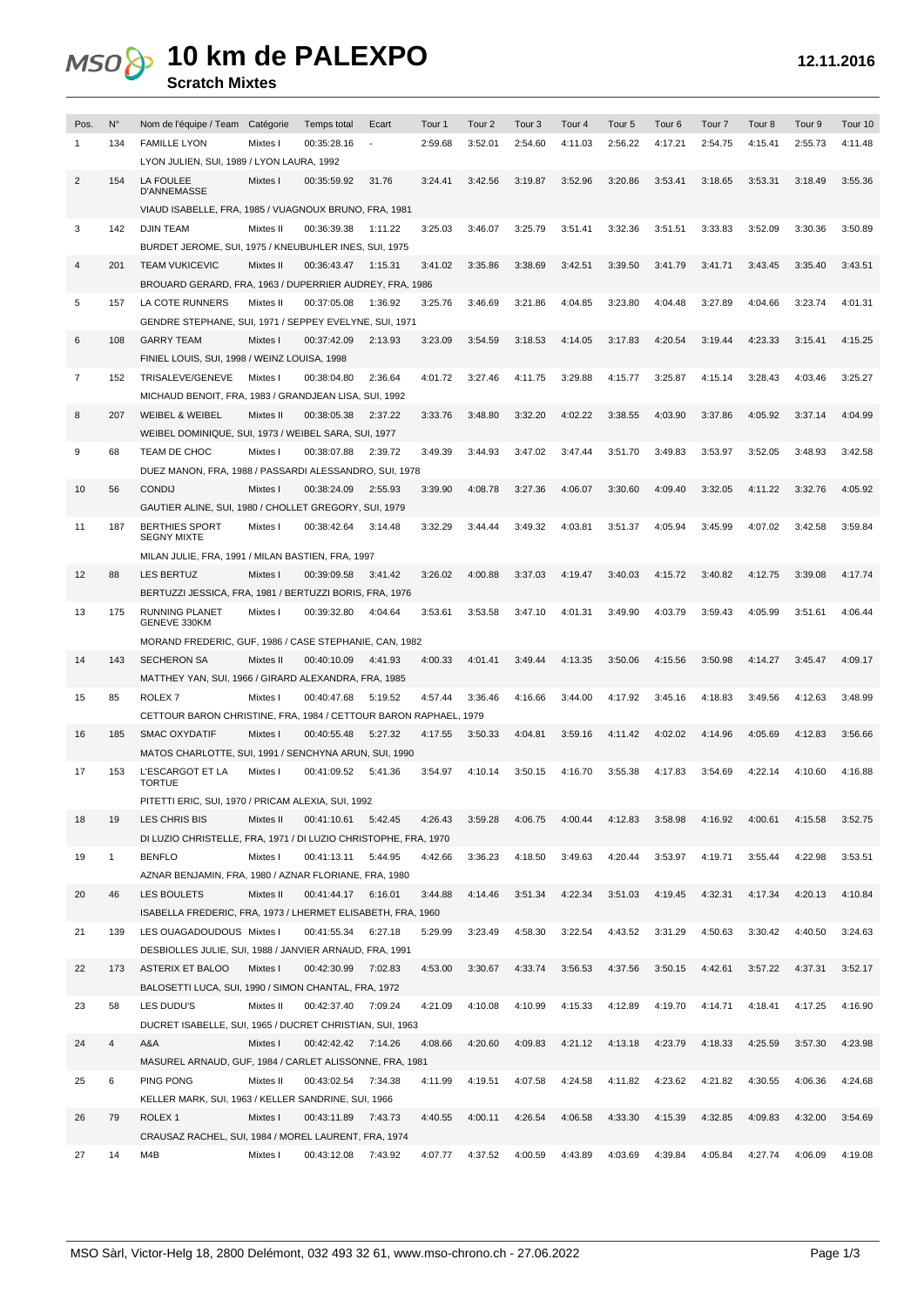## **10 km de PALEXPO**

## **Scratch Mixtes**

| Pos. | $N^{\circ}$ | Nom de l'équipe / Team Catégorie                                       |           | Temps total           | Ecart    | Tour 1  | Tour <sub>2</sub> | Tour <sub>3</sub> | Tour <sub>4</sub> | Tour <sub>5</sub> | Tour <sub>6</sub> | Tour <sub>7</sub> | Tour <sub>8</sub> | Tour 9  | Tour 10 |
|------|-------------|------------------------------------------------------------------------|-----------|-----------------------|----------|---------|-------------------|-------------------|-------------------|-------------------|-------------------|-------------------|-------------------|---------|---------|
|      |             | BOTTIN MARIE-LAURE, FRA, 1984 / BOTTIN MATHIEU, FRA, 1982              |           |                       |          |         |                   |                   |                   |                   |                   |                   |                   |         |         |
| 28   | 104         | LES TRAINES LA<br><b>GROLLE 5</b>                                      | Mixtes I  | 00:43:22.79           | 7:54.63  | 4:42.04 | 3:52.83           | 4:37.13           | 4:00.03           | 4:43.50           | 4:00.48           | 4:46.39           | 4:03.19           | 4:40.04 | 3:57.11 |
|      |             | RICOL JEROME, SUI, 1975 / PFAIFER MAUD, FRA, 1979                      |           |                       |          |         |                   |                   |                   |                   |                   |                   |                   |         |         |
| 29   | 96          | <b>BRETNAL</b>                                                         | Mixtes I  | 00:43:24.75           | 7:56.59  | 3:26.13 | 4:51.54           | 3:32.80           | 5:01.03           | 3:34.59           | 5:11.04           | 3:34.99           | 5:23.32           | 3:28.74 | 5:20.53 |
|      |             | NALLET JESSICA, FRA, 1990 / BRETHOUX DAMIEN, FRA, 1987                 |           |                       |          |         |                   |                   |                   |                   |                   |                   |                   |         |         |
| 30   | 169         | PALEXPO3                                                               | Mixtes II | 00:43:53.12           | 8:24.96  | 3:58.63 | 4:45.42           | 3:49.65           | 4:52.78           | 3:51.10           | 4:56.58           | 3:51.57           | 4:53.42           | 3:52.85 | 5:01.07 |
|      |             | DJABROUHOU FABIENNE, 1971 / COFFY NORBERT, 1967                        |           |                       |          |         |                   |                   |                   |                   |                   |                   |                   |         |         |
| 31   | 89          | <b>D'EST EN OUEST</b>                                                  | Mixtes I  | 00:44:05.55           | 8:37.39  | 4:55.60 | 3:46.11           | 4:36.94           | 4:04.95           | 4:44.55           | 4:12.83           | 4:45.07           | 4:16.10           | 4:32.27 | 4:11.09 |
|      |             | MAGNIN NOEMIE, SUI, 1982 / GAUTHIER THOMAS, FRA, 1987                  |           |                       |          |         |                   |                   |                   |                   |                   |                   |                   |         |         |
| 32   | 43          | MEYRIN1                                                                | Mixtes I  | 00:44:08.88           | 8:40.72  | 4:15.40 | 4:19.86           | 4:18.06           | 4:29.37           | 4:22.20           | 4:33.88           | 4:23.17           | 4:42.81           | 4:13.82 | 4:30.26 |
|      |             | GIROUD HELOISE, SUI, 2000 / MARANO MATTEO, SUI, 1998                   |           |                       |          |         |                   |                   |                   |                   |                   |                   |                   |         |         |
| 33   | 102         | <b>SLOTHS</b>                                                          | Mixtes I  | 00:44:28.38           | 9:00.22  | 4:11.31 | 4:17.11           | 3:58.77           | 4:43.54           | 4:10.26           | 4:44.53           | 4:21.26           | 5:02.01           | 4:18.95 | 4:40.60 |
|      |             | COSTA KIMMY, SUI, 2000 / ANIVARRO ALEJANDRO, SUI, 2001                 |           |                       |          |         |                   |                   |                   |                   |                   |                   |                   |         |         |
| 34   | 12          | <b>ALPE</b>                                                            | Mixtes I  | 00:44:29.12           | 9:00.96  | 4:56.22 | 3:46.98           | 4:55.08           | 3:54.53           | 5:08.89           | 3:59.29           | 4:57.64           | 4:01.17           | 4:51.99 | 3:57.30 |
|      |             | ILLUZZI MICHELE, SUI, 1976 / ILLUZZI MILENE, SUI, 1984                 |           |                       |          |         |                   |                   |                   |                   |                   |                   |                   |         |         |
| 35   | 132         | <b>TSCHOPPI</b>                                                        | Mixtes I  | 00:44:48.29           | 9:20.13  | 5:07.04 | 3:42.66           | 4:57.37           | 3:55.71           | 4:57.99           | 4:29.79           | 4:33.81           | 4:26.09           | 4:41.62 | 3:56.16 |
|      |             | TSCHOPP HELENE, SUI, 1990 / TSCHOPP BENJAMIN, SUI, 1992                |           |                       |          |         |                   |                   |                   |                   |                   |                   |                   |         |         |
| 36   | 162         | <b>RAYON X</b>                                                         | Mixtes II | 00:46:27.38           | 10:59.22 | 4:15.47 | 4:28.36           | 4:56.38           | 4:27.74           | 5:12.98           | 4:28.01           | 5:03.35           | 4:24.82           | 4:48.58 | 4:21.66 |
|      |             | MAIRENA EVELINE, FRA, 1961 / NIVAT GUILLAUME, FRA, 1971                |           |                       |          |         |                   |                   |                   |                   |                   |                   |                   |         |         |
| 37   | 106         | <b>SECURITAS1</b>                                                      | Mixtes I  | 00:46:36.88           | 11:08.72 | 5:06.77 | 3:41.94           | 5:20.20           | 3:53.62           | 5:40.17           | 3:59.06           | 5:31.78           | 3:51.30           | 5:38.77 | 3:53.23 |
|      |             | NEPOTY LIESELOT, SUI, 1992 / PITTIER REMY, SUI, 1991                   |           |                       |          |         |                   |                   |                   |                   |                   |                   |                   |         |         |
| 38   | 80          | ROLEX <sub>2</sub>                                                     | Mixtes II | 00:47:01.90           | 11:33.74 | 4:51.01 | 4:22.32           | 4:55.24           | 4:25.15           | 4:59.83           | 4:34.98           | 4:56.22           | 4:36.43           | 4:53.98 | 4:26.69 |
|      |             | BEGUIN ISABELLE, FRA, 1969 / BAPTISTA FREIRE ARMINDO, FRA, 1966        |           |                       |          |         |                   |                   |                   |                   |                   |                   |                   |         |         |
| 39   | 144         | LES SCHMID                                                             | Mixtes I  | 00:47:21.95           | 11:53.79 | 4:08.46 | 5:23.59           | 3:37.41           | 5:37.98           | 3:51.72           | 5:42.30           | 3:52.25           | 5:40.15           | 3:59.99 | 5:28.06 |
|      |             | SCHMID BENOIT, SUI, 1980 / SCHMID MANUELA, SUI, 1979                   |           |                       |          |         |                   |                   |                   |                   |                   |                   |                   |         |         |
| 40   | 5           | <b>DOUDOUBB</b>                                                        | Mixtes II | 00:48:25.31           | 12:57.15 | 5:21.37 | 4:16.82           | 5:17.53           | 4:10.58           | 5:26.03           | 4:21.62           | 5:27.13           | 4:22.78           | 5:23.57 | 4:17.85 |
|      |             | BRULHART RACHEL, SUI, 1976 / CLEMENTE FABIO, ITA, 1971                 |           |                       |          |         |                   |                   |                   |                   |                   |                   |                   |         |         |
| 41   | 179         | <b>MUFUTASSE</b>                                                       | Mixtes II | 00:48:56.60           | 13:28.44 | 5:04.64 | 4:24.31           | 4:46.06           | 4:37.83           | 4:52.14           | 4:50.90           | 5:08.51           | 5:02.40           | 5:18.32 | 4:51.46 |
|      |             | SCHEUERLEIN CHRISTIAN, SUI, 1963 / SCHEUERLEIN FREIDERIKE, 1965        |           |                       |          |         |                   |                   |                   |                   |                   |                   |                   |         |         |
| 42   | 60          | FORGET THE RULES! Mixtes I                                             |           | 00:48:58.19           | 13:30.03 | 4:57.80 | 4:04.37           | 4:49.67           | 4:49.60           | 5:03.02           | 5:07.56           | 5:07.40           | 4:57.80           | 5:08.14 | 4:52.78 |
|      |             | MAGNIN CHLOE, SUI, 1982 / BRUNEL JEROME, SUI, 1978                     |           |                       |          |         |                   |                   |                   |                   |                   |                   |                   |         |         |
| 43   | 48          | PHIL&IRINA                                                             | Mixtes II | 00:49:09.59           | 13:41.43 | 4:54.96 | 5:01.03           | 4:32.85           | 5:24.23           | 4:35.70           | 5:08.72           | 4:31.42           | 5:15.75           | 4:33.69 | 5:11.18 |
|      |             | PHILIPPE MIRANDA, SUI, 1966 / HAZ IRINA, SUI, 1972                     |           |                       |          |         |                   |                   |                   |                   |                   |                   |                   |         |         |
| 44   | 165         | <b>LES ORIFLAMMES</b>                                                  | Mixtes II | 00:49:46.31           | 14:18.15 | 5:43.35 | 4:37.31           | 5:23.38           | 4:11.18           | 5:33.47           | 4:17.79           | 5:34.57           | 4:19.94           | 5:36.41 | 4:28.85 |
|      |             | FOREST-DODELIN YANN, FRA, 1973 / STREULI CYNTHIA, SUI, 1975            |           |                       |          |         |                   |                   |                   |                   |                   |                   |                   |         |         |
| 45   | 130         | ILO-NAR                                                                | Mixtes II | 00:50:22.79  14:54.63 |          | 4:43.65 | 5:03.53 4:40.56   |                   | 5:06.41  4:55.76  |                   | 5:08.95           | 5:02.46           | 5:16.15           | 5:09.41 | 5:15.88 |
|      |             | GAVAN NARCIS, ROU, 1973 / KEEREWEER-VAN MEETEREN ILONKE, SUI, 1971     |           |                       |          |         |                   |                   |                   |                   |                   |                   |                   |         |         |
| 46   | 13          | <b>LES AIGLES</b>                                                      | Mixtes I  | 00:50:34.86           | 15:06.70 | 5:10.18 | 4:39.03           | 4:55.43           | 4:53.95           | 5:01.94           | 5:03.57           | 5:24.98           | 5:06.14           | 5:20.18 | 4:59.42 |
|      |             | CUNADO EUGENIO, SUI, 1970 / HUBERT KAROLINA, SUI, 1982                 |           |                       |          |         |                   |                   |                   |                   |                   |                   |                   |         |         |
| 47   | 206         | PALEXPO <sub>8</sub>                                                   | Mixtes II | 00:51:47.22           | 16:19.06 | 5:00.01 | 4:46.54           | 5:11.22           | 4:50.32           | 5:34.11           | 5:04.42           | 5:34.65           | 5:07.74           | 5:41.10 | 4:57.06 |
|      |             | ZOLLINGER LIONEL, FRA, 1988 / PINHO FRANCOISE, 1988                    |           |                       |          |         |                   |                   |                   |                   |                   |                   |                   |         |         |
| 48   | 198         | LOS CHOYEROS                                                           | Mixtes I  | 00:51:57.33           | 16:29.17 | 5:19.05 | 5:08.72           | 4:46.65           | 5:29.63           | 4:46.91           | 5:52.25           | 4:45.01           | 5:26.96           | 4:37.46 | 5:44.64 |
|      |             | HESSAMI FABIO, SUI, 1981 /,                                            |           |                       |          |         |                   |                   |                   |                   |                   |                   |                   |         |         |
| 49   | 192         | <b>SECURITAS 3</b>                                                     | Mixtes I  | 00:52:08.76           | 16:40.60 | 4:22.50 | 5:15.30           | 4:35.95           | 5:53.39           | 5:00.35           | 5:53.57           | 4:57.23           | 5:47.47           | 4:41.16 | 5:41.81 |
|      |             | MENETREY LAURA, SUI, 1984 / LICENZIATO SEBASTIEN, FRA, 1981            |           |                       |          |         |                   |                   |                   |                   |                   |                   |                   |         |         |
| 50   | 133         | ONSEM                                                                  | Mixtes II | 00:52:45.32           | 17:17.16 | 5:35.68 | 4:48.62           | 5:28.20           | 4:59.13           | 5:26.84           | 5:02.64           | 5:29.88           | 5:04.40           | 5:41.97 | 5:07.92 |
|      |             | KOK MARA, NED, 1965 / FANTINO MICHEL, SUI, 1959                        |           |                       |          |         |                   |                   |                   |                   |                   |                   |                   |         |         |
| 51   | 17          | ROSENKAVALIER                                                          | Mixtes I  | 00:52:57.21 17:29.05  |          | 4:48.94 | 4:52.66           | 5:04.34           | 5:08.79           | 4:56.11           | 5:20.47           | 5:31.53           | 5:45.28           | 5:50.37 | 5:38.69 |
|      |             | LECOQ-VALLON PHILIPPE, SUI, 1968 / AMAFROID BROISAT MELISSA, FRA, 1992 |           |                       |          |         |                   |                   |                   |                   |                   |                   |                   |         |         |
| 52   | 158         | LOS TACOS                                                              | Mixtes I  | 00:53:57.14           | 18:28.98 | 5:17.34 | 5:10.46           | 4:46.56           | 5:29.24           | 4:47.45           | 5:52.04           | 6:20.35           | 5:35.23           | 5:06.55 | 5:31.88 |
|      |             | GLASER DAVID, FRA, 1978 / GLASER ALMA, FRA, 1978                       |           |                       |          |         |                   |                   |                   |                   |                   |                   |                   |         |         |
| 53   | 23          | <b>OSOLEIL</b>                                                         | Mixtes II | 00:54:43.75           | 19:15.59 | 5:17.07 | 5:50.80           | 4:39.86           | 6:01.95           | 4:41.07           | 6:16.78           | 4:41.70           | 6:15.68           | 4:41.06 | 6:17.75 |
|      |             | ROTH SINGH CELINE, SUI, 1970 / SINGH SHANU, SUI, 1969                  |           |                       |          |         |                   |                   |                   |                   |                   |                   |                   |         |         |
| 54   | 64          | 02TM                                                                   | Mixtes I  | 00:55:03.95           | 19:35.79 | 5:27.51 | 4:30.03           | 5:54.71           | 4:57.97           | 6:01.78           | 5:16.02           | 6:16.73           | 5:13.36           | 6:14.97 | 5:10.81 |
|      |             | DE GIULI VALENTINE, SUI, 1990 / MOULLET OLIVIER, SUI, 1989             |           |                       |          |         |                   |                   |                   |                   |                   |                   |                   |         |         |
|      |             |                                                                        |           |                       |          |         |                   |                   |                   |                   |                   |                   |                   |         |         |